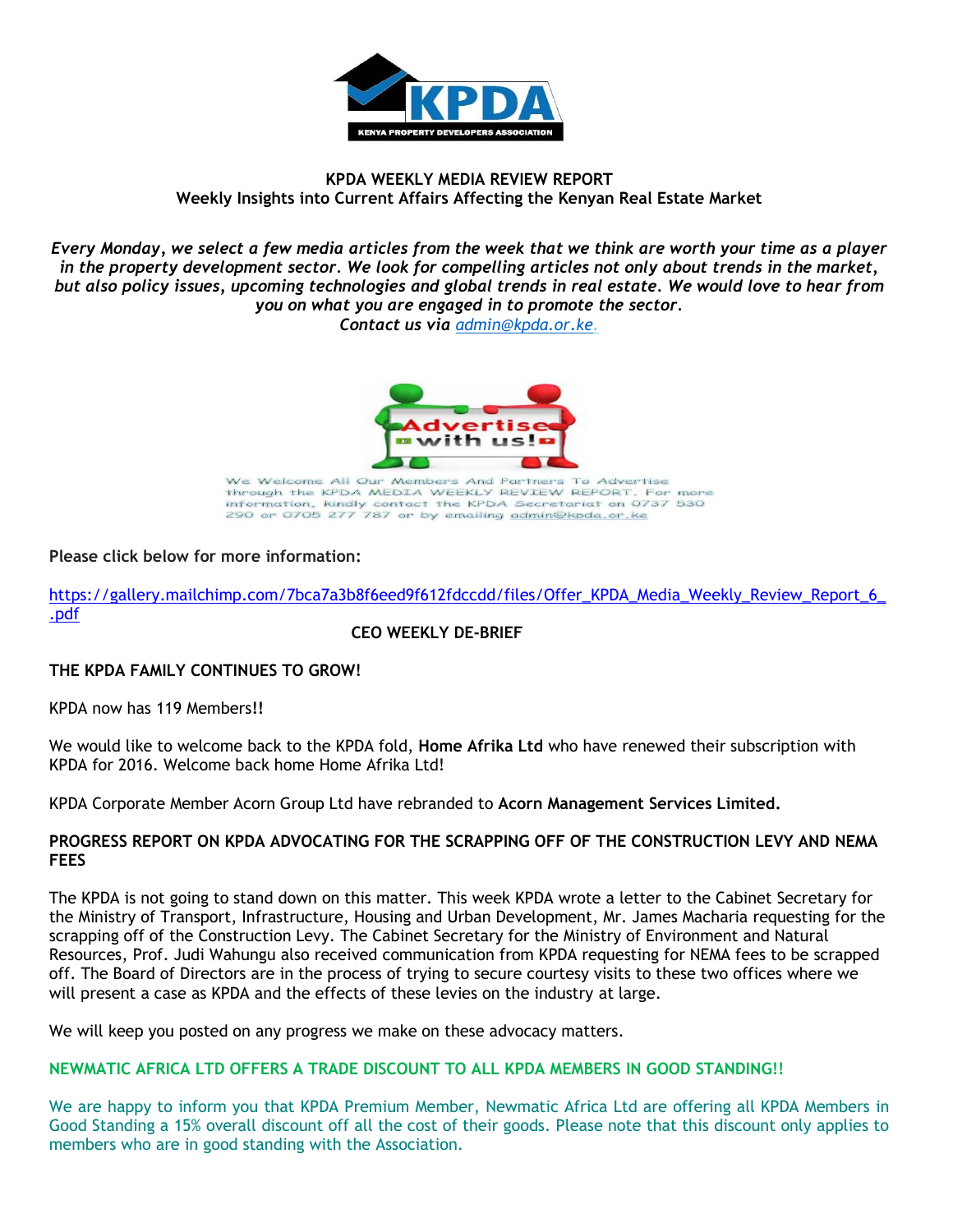An Account Manager has been assigned to KPDA Members whose details are as indicated below:

- **-** Patrick Mutie
- **- Telephone:** 0725 040 085
- **- Email:** [info@newmaticafrica.com](mailto:info@newmaticafrica.com)

*KPDA would like to thank Newmatic Africa Ltd for extending this benefit to our members.*

# **INVITATION TO THE KENYA GREEN BUILDING SOCIETY (KGBS) ANNUAL CONFERENCE, 24TH – 25TH AUGUST 2016 AT THE STRATHMORE BUSINESS SCHOOL, NAIROBI**

Members of KPDA are hereby invited to the **Kenya Green Building Society Annual Conference and Training** to be held from **24th - 26th August 2016** at the **Strathmore Business School**, Nairobi. This is a great opportunity for all attendees to increase their knowledge on Green Buildings, meet and interact with other Green Building enthusiasts from the Kenya Green Building Society (KGBS), Green Building Council South Africa (GBCSA), the Kenyan Government and the private sector as well as enjoy the discounted member rates.

Please find attached the Training and Conference fliers and a call for submission of presentation papers:

[https://gallery.mailchimp.com/7bca7a3b8f6eed9f612fdccdd/files/KGBS\\_August\\_2016\\_Annual\\_Conference\\_Invitation\\_t](https://gallery.mailchimp.com/7bca7a3b8f6eed9f612fdccdd/images/74198087-8dd7-47d7-b4de-68bb5e6c44f1.jpg) [o\\_Participate.pdf](https://gallery.mailchimp.com/7bca7a3b8f6eed9f612fdccdd/images/74198087-8dd7-47d7-b4de-68bb5e6c44f1.jpg)

<https://gallery.mailchimp.com/7bca7a3b8f6eed9f612fdccdd/images/74198087-8dd7-47d7-b4de-68bb5e6c44f1.jpg>

Also, there is an opportunity to be an event sponsor as well as present a paper during the conference as below. Call +254 710 869 547 or email [admin@kenyagreenbuildingsociety.co.ke](mailto:admin@kenyagreenbuildingsociety.co.ke) for more information.

# **REMINDER INVITATION TO THE RE/MAX HERITAGE WORLD DIASPORA PROPERTY AND INVESTMENT CONFERENCE IN CANADA 2016**

The Re/Max Heritage World Diaspora Property and Investment Conference will take place between 24<sup>th</sup> to 25<sup>th</sup> September 2016 in Toronto and the Expo and Tour will take place between 1st and 2nd October 2016 in Ottawa, Canada.

For reservations and queries, please contact **Faith Mwaura** through the telephone numbers **020 5284779** or **0718 756 254** or by email [fmwaura@remaxheritagediaspora.co.ke.](mailto:fmwaura@remaxheritagediaspora.co.ke) Kindly click on the link below to get more information on this event:

[https://gallery.mailchimp.com/7bca7a3b8f6eed9f612fdccdd/files/ReMax\\_Heritage\\_World\\_Diaspora\\_Expo\\_Canad](https://gallery.mailchimp.com/7bca7a3b8f6eed9f612fdccdd/files/ReMax_Heritage_World_Diaspora_Expo_Canada_September_2016_FLYER_II.01.pdf) [a\\_September\\_2016\\_FLYER\\_II.01.pdf](https://gallery.mailchimp.com/7bca7a3b8f6eed9f612fdccdd/files/ReMax_Heritage_World_Diaspora_Expo_Canada_September_2016_FLYER_II.01.pdf)

If you are interested in sponsoring this event, please download the relevant document using the below link:

[https://gallery.mailchimp.com/7bca7a3b8f6eed9f612fdccdd/files/ReMax\\_Heritage\\_World\\_Diaspora\\_Expo\\_Canad](https://gallery.mailchimp.com/7bca7a3b8f6eed9f612fdccdd/files/ReMax_Heritage_World_Diaspora_Expo_Canada_September_2016_SPONSORSHIP_CATEGORIES.pdf) [a\\_September\\_2016\\_SPONSORSHIP\\_CATEGORIES.pdf](https://gallery.mailchimp.com/7bca7a3b8f6eed9f612fdccdd/files/ReMax_Heritage_World_Diaspora_Expo_Canada_September_2016_SPONSORSHIP_CATEGORIES.pdf)

**PROMOTIONAL OFFER FOR KPDA MEMBERS TO ADVERTISE IN THE KPDA MEDIA WEEKLY REVIEW REPORT AT A DISCOUNT!**

Dear KPDA Members, we are currently running a promotion valid for all our members in good standing to advertise in our *Media Weekly Review Report* at a 10% discount. **Members will now be paying Kshs. 13, 500 for their adverts to appear for a period of four (4) consecutive weeks**. Kindly contact the secretariat on 0737 530 290 or 0705 277 787 to make your booking.

# **PROMOTIONAL OFFER FOR KPDA MEMBERS TO ADVERTISE IN** *THE DEVELOPER'S DIGEST* **IN 2016 FOR A DISCOUNTED FEE!!!**

We would like to invite our members to consider advertising their businesses in the KPDA newsletter, The Developer's Digest. With an audience of over 1, 500 contacts from the whole building and construction industry in Kenya, you are sure to attract interest for your business. For more information, please contact the KPDA secretariat on 0737 530 290 or 0705 277 787.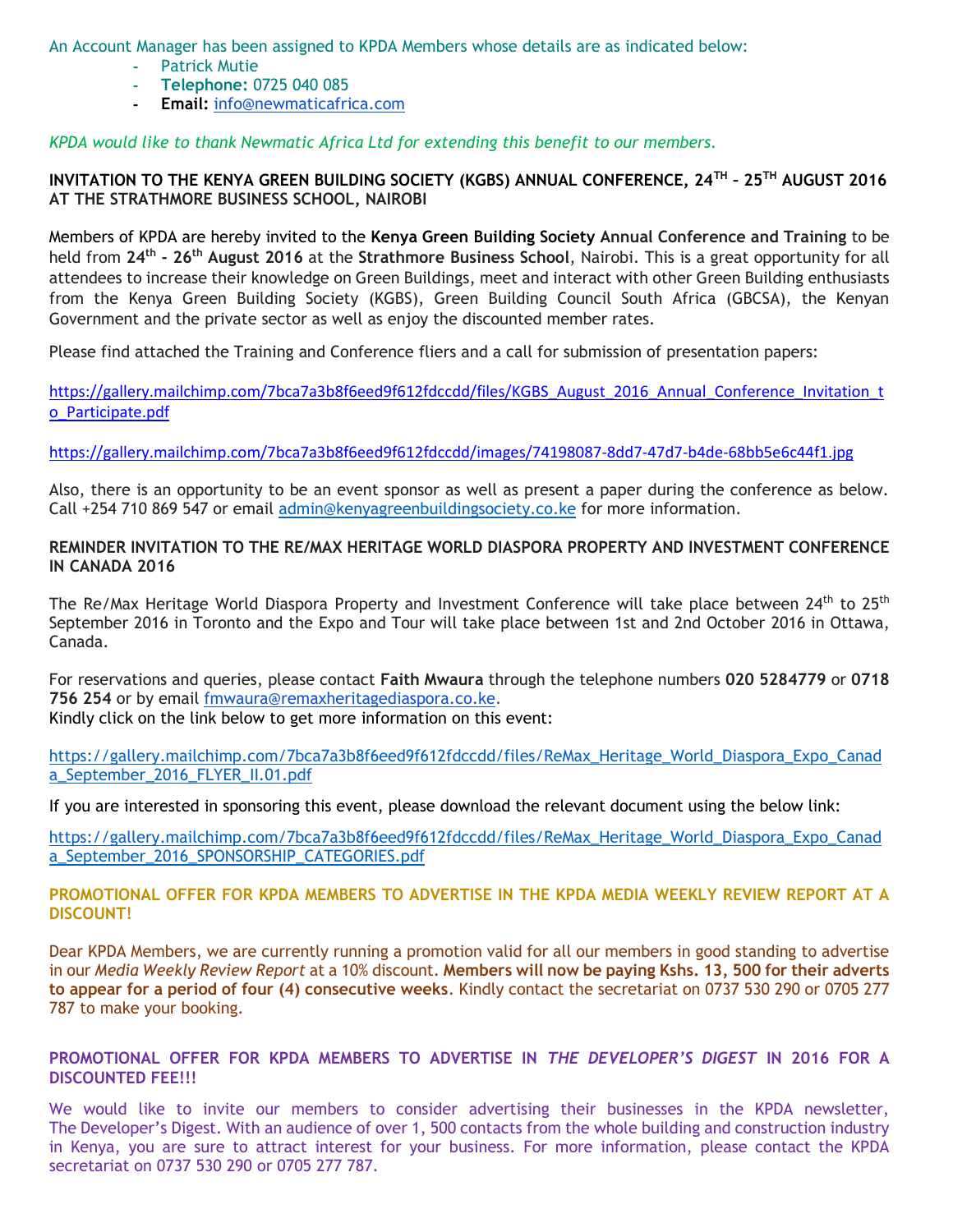# **AUGUST 4TH**

### **The Daily Nation** |Annie Njanja |Thursday 4th August 2016

# **SUPERIOR HOMES TO LIST ON NSE GEMS COUNTER**

Real estate firm, Superior Homes, is planning to list on the Growth Enterprise Market Segment (Gems) of the Nairobi Securities Exchange (NSE) as part of its strategy to raise capital for expansion.It has appointed Burbidge Capital as the lead advisers, PKF to offer accounting and business advisory services and A&K as transaction lawyers. The funds raised from the listing will help the company embark on new real estate projects, the firm said. [Read More](http://www.nation.co.ke/business/Superior-Homes-to-list-on-NSE-Gems-counter/996-3330082-14ivxck/index.html)

# **The Daily Nation** |Delfhin Mugo |Thursday 4th August 2016

### **HOW TO GET THE RIGHT CONTRACTOR**

Getting the right contractor for the job is the first step towards the successful completion of a construction project. So it is important to carefully consider the bids by the different contractors to get the most competitive. Yet, many developers do not know what to look out for in the bids they receive. Even though competitive bidding might take time, Mr John Wainaina, a construction manager with Pleng Ltd says, that the benefits of engaging contractors in competitive bidding far outweighs the drawbacks. [Read More](http://www.nation.co.ke/lifestyle/DN2/How-to-get-the-right-contractor/957860-3329708-mhfqubz/index.html)

# **The Business Daily** | Edwin Mutai |Thursday 4th August 2016

# **NAKURU CHIEF ON THE SPOT FOR SALE OF 121 HOUSING UNITS**

Nakuru county director of Housing is on the spot over the disposal of 121 housing units to third parties. Auditor-General Edward Ouko says the county director failed to provide records regarding the disposal process and the amounts realised from the sale. In an audit report for the financial statements of the national government, Mr Ouko said housing inventory records maintained by the county director of Housing show that 121 units of medium and high grade houses in Nakuru have changed ownership from government to private. [Read More](http://www.businessdailyafrica.com/Corporate-News/Nakuru-chief-on-the-spot-for-sale-of-121-housing-units/539550-3331392-a2fa84z/index.html)

**The Standard** |James Wanzala| Thursday, 4th 2016

# **NAIROBI SLUM LANDOWNERS REAP FROM JOINT VENTURES**

For a long time, ancestral land on Waiyaki Way in Nairobi belonging to residents of Kangemi who are mostly Kikuyus was not to be sold since culture forbade them from doing so. The ones who had no financial muscle would just build iron sheet structures for rentals. Some would just plant crops on the land. However, a new wave is sweeping across the area, thanks to the realisation that selling land or doing joint ventures with developers to build modern gated residential units could change their fortunes. [Read More](http://www.standardmedia.co.ke/lifestyle/article/2000210779/nairobi-slum-landowners-reap-from-joint-ventures)

**The Standard** |Harold Ayodo| Thursday, 4th 2016

# **BUYING UNREGISTERED LAND COULD GET YOU INTO TROUBLE**

I have identified a parcel of land which is both affordable and in a good location in my rural area. I am about to make a deposit to the seller as mutually agreed and pay the balance in installments. However, I have some reservations as the land is not registered by the Ministry of Lands although elders in the area have confirmed to me that the seller hails from the family that owned the land ancestrally. Can I proceed to buy the property? I would also appreciate your thoughts on merits of buying a registered property. [Read More](http://www.standardmedia.co.ke/lifestyle/article/2000210784/buying-unregistered-land-could-get-you-into-trouble)

### **The Standard** | Mwaghesha Mkala| Thursday, 4th 2016

# **CONSTRUCTION OF TWO-KILOMETRE FUNZI BRIDGE TO COST SH70M**

Sh70 million will be spent on the construction of a two-kilometre bridge that will see Funzi Island connected to the South Coast mainland. The island, known for animal sanctuary, tourism and fishing, has 3000 residents who live in impoverished conditions as they lack proper access to the mainland. Besides three tourist hotels, the island does not have key facilities like hospitals, markets and proper housing units. It is inhabited by the ethnic Shirazi people. [Read More](http://www.standardmedia.co.ke/lifestyle/article/2000210770/construction-of-two-kilometre-funzi-bridge-to-cost-sh70m)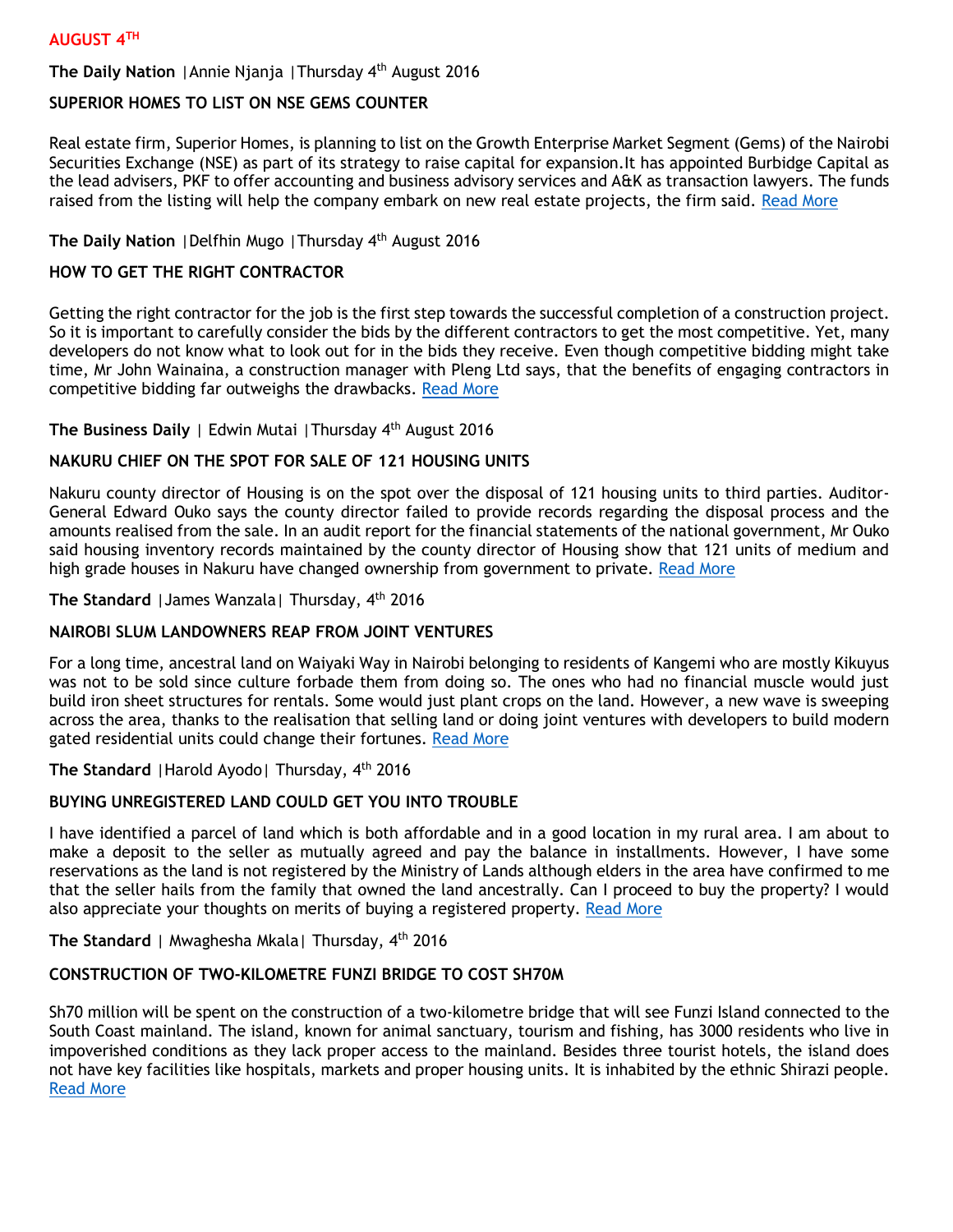# **The Standard** | Ferdinand Mwongela | Thursday, 4<sup>th</sup> 2016

# **NEW REPORTS SHOW CHANGING TASTES OF HOME BUYERS**

Two reports on the status of the housing sector were released over the last one week. These are the Hass Property Index for the second quarter of 2016 released last week and the Kenya Bankers Association – Housing Price Index released on Monday, also covering the same period. Both reports brought out the fact that consumer preferences were defined by, among other things, size, space and amenities. The biggest take home from the bankers index was that house prices were still rising, albeit marginally. And this, according to the report, showed that the sector was stable. [Read More](http://www.standardmedia.co.ke/lifestyle/article/2000210768/new-reports-show-changing-tastes-of-home-buyers)

# **AUGUST 3RD**

**The Daily Nation** |Richard Munguti |Wednesday 3rd August 2016

# **WOMAN IN SH2BN LAND ROW WITH MOI ORDERED TO FILE EVIDENCE**

An 82 -year -old widow who has sued retired president Daniel arap Moi for acquiring her 53 acres of land valued over Sh2 billion irregularly has been ordered by the High Court to file evidence to justify claim of ownership. Mr Justice Anthony Ombwayo directed lawyer William Arusei for Mrs Susan Cheburet Chelungui and other lawyers defending parties sued by the widow to file submissions within 21 days. [Read More](http://www.nation.co.ke/counties/nairobi/Woman-in-Sh2bn-land-row-with-Moi-ordered-to-file-evidence/1954174-3329354-10en6mmz/index.html)

**The Daily Nation | Brian Wasuna | Wednesday 3rd August 2016** 

### **TAJ MALL OWNER LOSES BID TO HALT FRAUD CHARGES IN DEMOLITION ROW**

Taj Mall owner Rameshchandra Govind Gorasia has lost his bid to quash a criminal case against him regarding how he acquired title deeds to the land on which his shopping complex is built. High Court Judge George Odunga yesterday ruled that Mr Gorasia's argument that he was an innocent purchaser of the land on which Taj Mall stands should be presented in the chief magistrate as his defence in the case. [Read More](http://www.nation.co.ke/business/Taj-Mall-owner-loses-bid-to-halt-fraud-charges/996-3328502-hdkfpjz/index.html)

# **The Daily Nation | Vincent Agoya | Wednesday 3rd August 2016**

#### **USIU SUES MOI IN PRIME NAIROBI LAND ROW**

Former President Daniel arap Moi has been sued in a land saga pitting the United States International University-Africa against a private developer who claims he bought the property from the former head of state. The private university has roped in the former president, as a second respondent, in the suit against Maestro Connections Health Systems Limited and the chief land registrar, as third, and argues that the parties "could not have transacted on a non-existent land parcel" which changed ownership since 1982. [Read More](http://www.nation.co.ke/business/USIU-sues-Moi-in-prime-Nairobi-land-row/996-3328496-p6xy2o/index.html)

**The Business Daily** | Kiarie Njoroge | Wednesday 3<sup>rd</sup> August 2016

# **AVERAGE MORTGAGE RISES TO SH8.3M ON COSTLY UPFRONT FEES**

The average mortgage size rose to Sh8.3 million last year due to increase in home prices, locking out a majority of Kenyans from bank-financed housing. The Central Bank of Kenya (CBK) data shows that the average home loan has increased fromSh6.9 million in 2013 and Sh7.5million in 2014, a jump blamed on expensive homes and upfront fees. Mortgage lending increased last year by 23 per cent to Sh203 billion held in 24,458 accounts. This was a growth from Sh164 billion the previous year due to a rising appetite for home ownership as opposed to rentals. [Read More](http://www.businessdailyafrica.com/Average-mortgage-rises-to-Sh8-3m-on-costly-upfront-fees/539546-3329636-65dj29z/index.html)

**The People Daily |**The Reporter**|** Wednesday, 3rd 2016

# **LAND COMMISSION FILES CASE AT COURT OF APPEAL OVER SGR**

The National Land Commission (NLC) has moved to the Court of Appeal to challenge prohibitory orders issued by the High Court in Mombasa stopping the construction of the Sh327 billion Standard Gauge Railway (SGR) in Miritini. This after two companies, Miritini Free Port and African Gas and Oil, claiming ownership of 132 hectares on the section of the SGR obtained orders to stop the project. [Read More](http://www.mediamaxnetwork.co.ke/business/240367/land-commission-files-case-at-court-of-appeal-over-sgr/)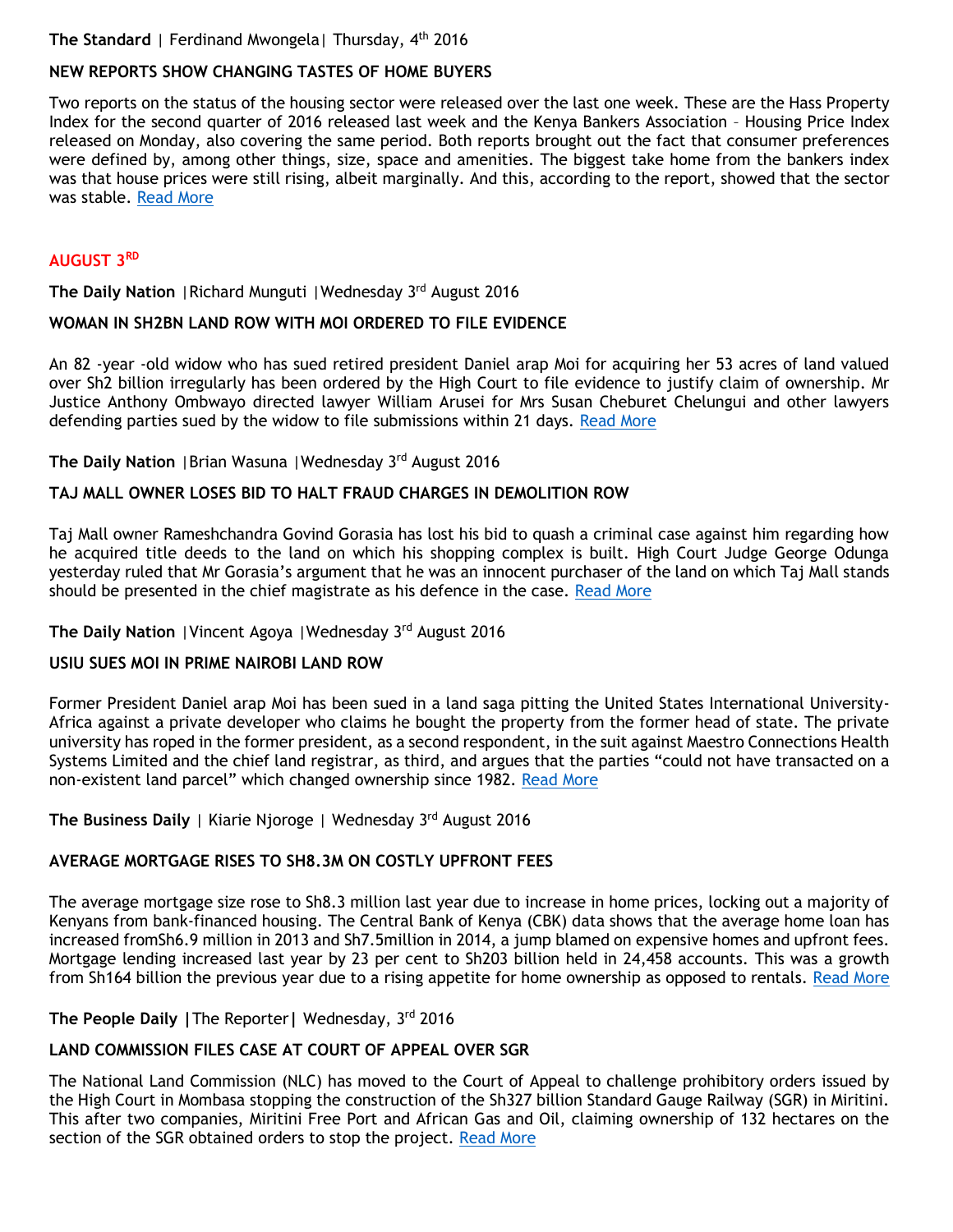#### **AUGUST 2ND**

# **The Business Daily** | Doreen Wainainah |Tuesday 2nd August 2016

#### **SHORTAGE HITS LOW-END HOUSING MARKET ON DEVELOPER RENT BIAS**

The lower end residential housing market has been hit by short supply of units for sale as developers prefer renting to selling, the Kenya Bankers Association (KBA) has said. While releasing the latest KBA Housing Price Index, the association said the new units being put up are mainly targeting the mid segment of the market. "The new units being put up in the market are mainly targeting the middle end of the market, with the lower end experiencing supply constraints arising mainly from the tendency of developers inclining more towards renting than selling," said. [Read More](http://www.businessdailyafrica.com/Shortage-hits-low-end-housing-market-on-developer-rent-bias/539552-3327686-15gvwbtz/index.html)

The Business Daily | The Reporter | Tuesday 2<sup>nd</sup> August 2016

### **LAND BOARDS OVERDUE**

When in April Land Cabinet Secretary Jacob Kaimenyi suspended all land control boards to root out corrupt officials, the move was welcome. Corruption should not be tolerated in any sector, much less in crucial land dealings. However, what is not welcome is the delay that has followed what was to initially take two weeks with thousands of transactions stalling across the country. The freeze in transacting in the important factor of production is hurting such sectors as real estate and banking through reduced lending and the economy is the loser. [Read More](http://www.businessdailyafrica.com/Opinion-and-Analysis/Land-boards-overdue/539548-3327700-55jfvd/index.html)

# **AUGUST 1ST**

**The Business Daily** | Thomson Reuters Foundation | Monday 1<sup>st</sup> August 2016

### **KENYA'S RAPID URBANISATION TAKES TOLL ON MAASAI COMMUNAL LAND**

KITENGELA, Kenya, It's just before sunset, the time of day when Maasai herdsman Josphat Ole Tonkei would have been counting his herd of cows after hours in the grazing fields, a few years ago. Today Tonkei must wait until darkness to perform the check. The routes to grazing fields and water points have been blocked and he has to take a long, alternative route to reach his "Manyatta", or homestead, where he counts his herd. [Read More](http://www.businessdailyafrica.com/Kenya-rapid-urbanisation-takes-toll-on-Maasai-communal-land/539546-3325654-unu7pnz/index.html)

**The Business Daily** | Kiarie Njoroge | Monday 1<sup>st</sup> August 2016

#### **FREEZE IN LAND TRANSFERS LIFTED IN NAIROBI, KAJIADO AND KIAMBU**

Property transactions in major urban centres such as Nairobi, Kajiado and Kiambu have resumed after a threemonth lull following the appointment of land control boards in 10 counties. Land secretary Jacob Kaimenyi announced the new boards that also include Nakuru, Makueni, Baringo, Uasin Gishu, Kakamega, Nyandarua and Tharaka Nithi counties through a Kenya Gazette notice. [Read More](http://www.businessdailyafrica.com/Freeze-in-land-transfers-lifted-in-Nairobi--Kajiado-and-Kiambu/539546-3326280-12e9cob/index.html)

### **JULY 31ST**

**The Daily Nation | Vincent Achuka | Sunday 31<sup>st</sup> July 2016** 

# **GLUT FEARS MOUNT AS HOUSING UNITS OUTSTRIP DEMAND**

Many recent reports indicate the country is facing a glut of housing. Studies by real estate research firms show that in the past six months supply has exceeded demand in several segments of the property market. Save for the low income segment — which is usually overlooked by investors — availability of units has reached "hyper" supply. Hyper is the third stage of the property market cycle after recovery and expansion. It occurs when supply starts to exceed demand. [Read More](http://www.nation.co.ke/business/Experts-caution-on-housing-glut-as-prices-fall/996-3323544-ns7h49/index.html)